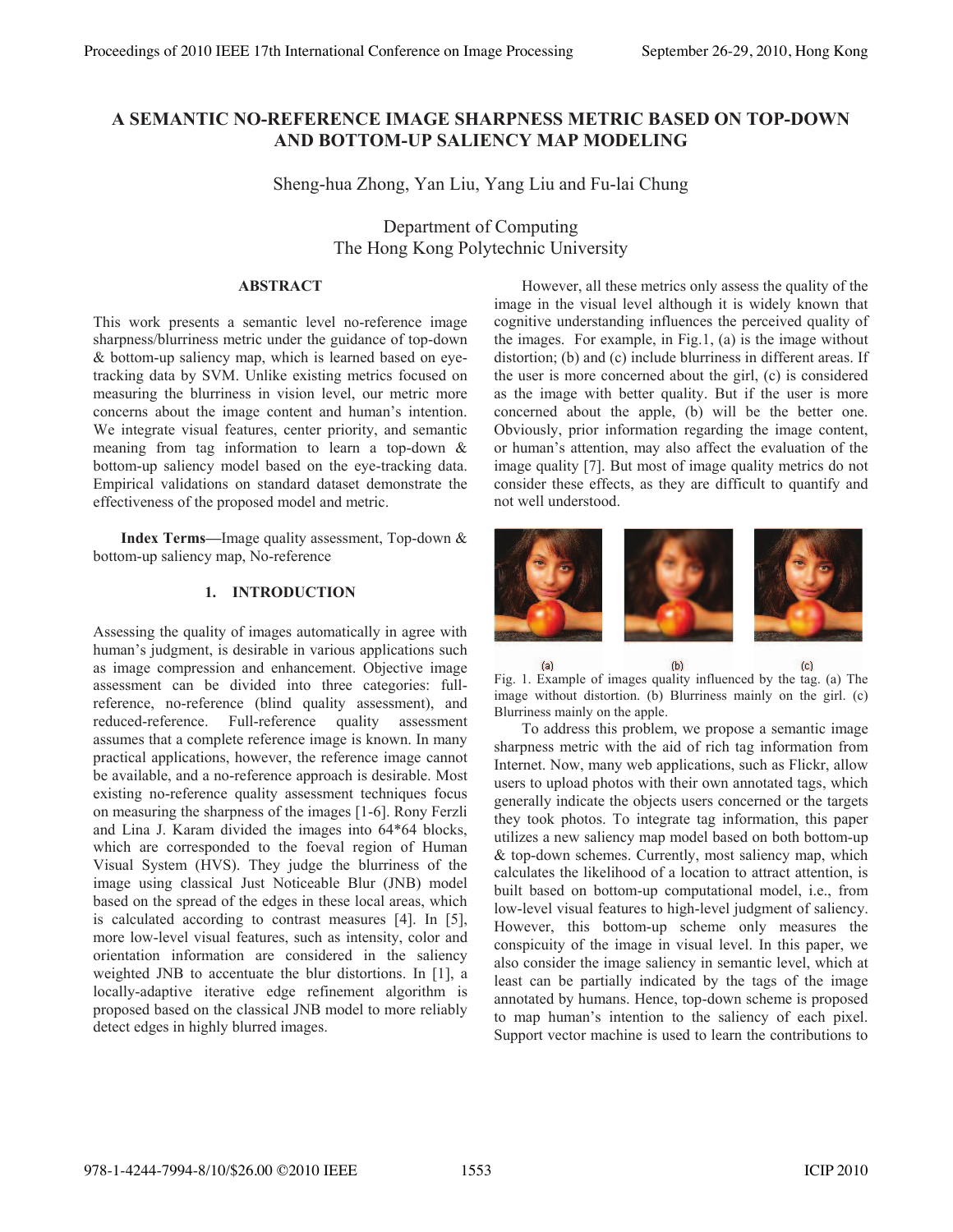human's attention from visual aspect and semantic aspect based on eye-tracking information

## **2. PROPOSED METRIC**

Fig. 2 shows a block diagram of the proposed sharpness metric process. Firstly, WordNet [8] is used to get the target information according to the tag. Then a top-down & bottom-up saliency model is learnt by eye-tracking data. Third, the saliency regions are calculated based on the target information, visual information, and the saliency map. Guided by the saliency information, we use computer edge block distortion to assess the image quality.



**Fig. 2.** Flowchart illustrating of the proposed image sharpness assessment metric.

### **2.1. Target information acquisition**

Firstly, we acquire target information of the image with the help of corresponding tags. To avoid the interference of irrelevant or trivial tags, we should use a lexicon to remove all tags that do not belong to the 'physical entity' group. Due to the function of finding hypernym of words, WordNet is chosen as the lexicon. So the tag information automatically be transformed to the target information and then used to calculate the saliency regions.

### **2.2. Top-down & bottom-up saliency map model**

After determining the target of the image in 2.1, we utilize a top-down & bottom-up saliency model to detect the saliency regions which affect the quality. Saliency map first appeared in [9]. Typically, multiple low-level visual features such as intensity, color, orientation, texture and motion are extracted at multiple scales. After a feature map is computed for each of the features, they are normalized and combined into a master saliency map that represents the saliency of each pixel. However, this kind of bottom-up saliency map is limited to represent semantic information. Based on the eye tracking data collecting from 15 viewers on 1003 images in [10], bottom-up saliency model does not match actual eye movements. In Fig. 3, (b) shows the eye movements of humans to watch the image in (a). And (c) shows the eye fixation points covered by the saliency

regions based on bottom-up saliency model while (d) shows the result from our top-down and bottom-up model. Obviously, our model covers most eye fixation points.



 **Fig. 3.** Examples of bottom-up vs. our top-down & bottom-up saliency model judge results. (a) Original image. (b) Eye-tracking locations. (c) Eye fixation points covered by bottom-up saliency model [5]. (d) Eye fixation points covered by our saliency model.

The flowchart of top-down and bottom-up saliency map modeling is shown in Fig. 4. Eye-tracking data includes three kinds of information: tag, visual information, and eye fixation points. Target information is acquired from image tag by the method mentioned in section 2.1. Then we search the targets in the image according to the visual information. According to the research in [10], we know that the center priority is an important feature to represent semantics of the image because human photographers tending to place objects of interest in the center of photographs. We also extract low-level visual features using Itti bottom-up saliency model [11].



 **Fig. 4.** Flowchart illustrating of the proposed top-down & bottomup model algorithm.

To determine the contributions to the human's attention from target, center priority, and low-level visual features, SVM is used based on the eye fixation points. To choose the positively and negatively labeled pixels for saliency model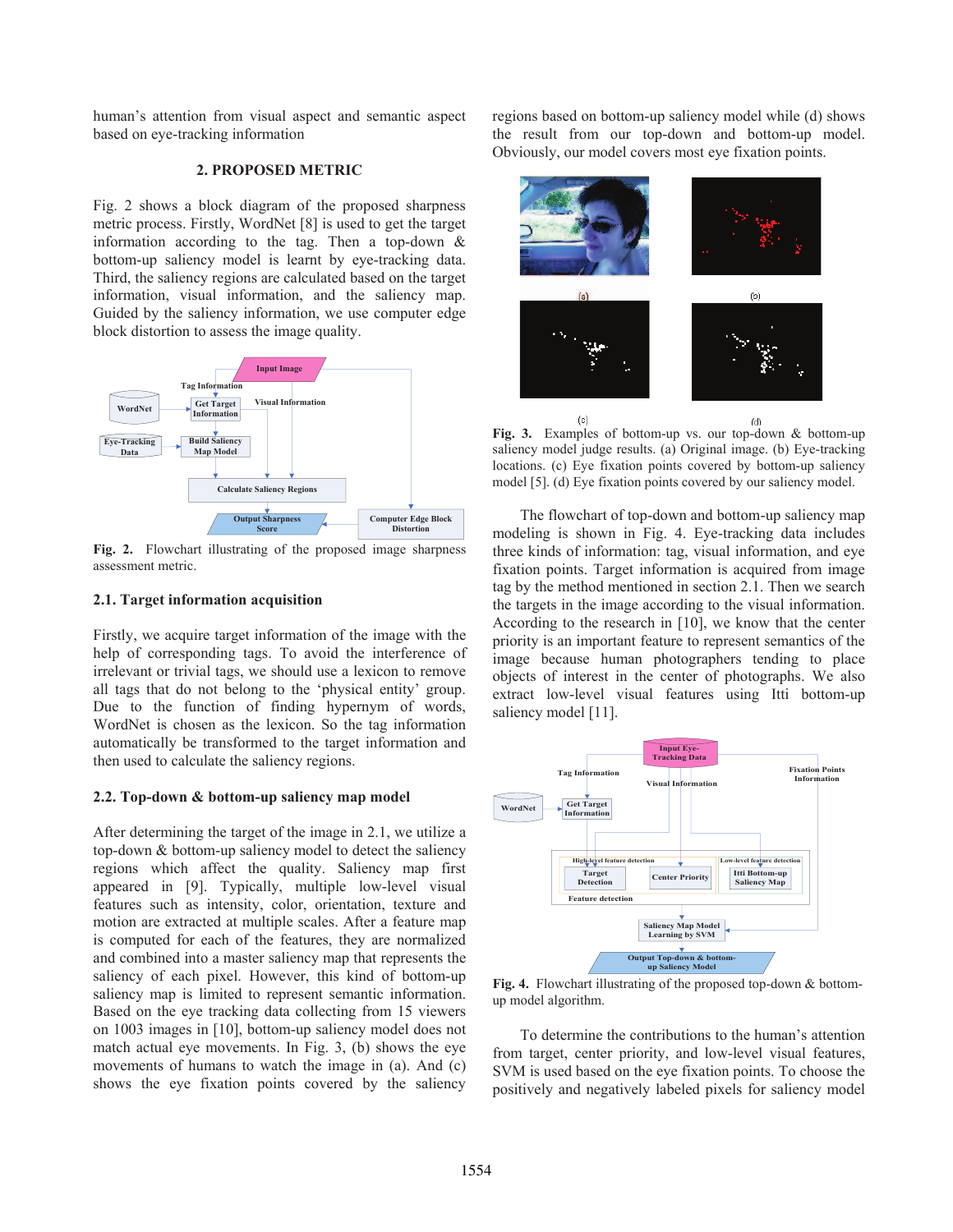learning, we build a ground truth map according with the contrast sensitivity research [12]. The function of contrast sensitivity as a function of pixel position  $(x,y)$  is given by

$$
S_c = \frac{e_2 \ln(\frac{1}{CT_0})}{\alpha[e_2 + \tan^{-1}(\frac{d(x, y)}{Lv})]}
$$
(1)

Where  $\alpha$  is spatial frequency decay constant;  $e_2$  is half resolution eccentricity constant (degrees); *L* is the image width (measured in pixels),  $\nu$  is the viewing distance from viewer to computer screen (measured in image width).  $d(x, y)$ is the distance from  $(x,y)$  to the fixation point. After removing the constant which doesn't affect the saliency sequence of locations, the ground truth map *I* is created by convolving the function of contrast sensitivity over the top N fixation locations for all M users.

$$
g(x, y) = \sum_{i=1}^{M} \sum_{j=1}^{N} \delta_{i,j} (u - f_x(i, j), v - f_y(i, j)) \otimes \frac{1}{e_2 + \tan^{-1}(\frac{d(x - u, y - v)}{Lv})}
$$
(2)

$$
I(x, y) = g(x, y) / \max_{x, y} (g(x, y))
$$
\n(3)

$$
d(x, y) = \sqrt{x^2 + y^2} \tag{4}
$$

Fig. 5 (a) demonstrates one example of contrast sensitivity model, where brightness indicates the normalized strength of contrast sensitivity. Fig. 5 (b) shows the ground truth map, which measures the salient degree of every pixel of image shown in Fig. 3 (a) according to the eye fixation points shown in Fig. 3 (b).



contrast sensitivity) for  $L=1024$  and viewing distance  $v = 1$ . (b) Ground truth map is found by convolving a cutoff frequency function over the fixation locations of Fig. 3 (b) where  $M = 15$ ,  $N =$ 6,  $e_2 = 2.3$ ,  $v = 2$  based on [10][12].

After generating the ground truth map, we choose the saliency locations as positively labeled pixels and the nonsaliency locations as negatively labeled ones to learn the top-down & bottom-up saliency model by SVM. Then the model is utilized to find saliency regions in blurred images.

#### **2.3. Saliency guidance combined with JNB**

In this part, we combine the saliency guidance to measure the blurriness of image. Firstly, the input image is divided into 64x64 blocks. Then the JNB metric [2] is used to calculate the blurriness in every local edge block. The perceived blur distortion within an edge  $R<sub>b</sub>$  is given by

$$
D_{R_b} = \left(\sum_{e_i \in R_b} \left| \frac{W(e_i)}{W_{JNB}(e_i)} \right|^{\beta} \right)^{\frac{1}{\beta}} \tag{5}
$$

where  $\beta$ , which sets as 3.6 in [2], is chosen to increase the correspondence of (5) with the experimentally determined psychometric function.  $W(e_i)$  is the measured width of the edge and  $W_{JNB}(e_i)$  is the JNB width which depends on the local contrast C which is defined as the magnitude of the difference between the maximum and minimum intensities.  $W_{N/B}$  is modeled as follows:

$$
W_{JNB} = \begin{cases} 5 & C \le 50 \\ 3 & C > 50 \end{cases} \tag{6}
$$

Then the saliency guidance combined with blurriness in each block is utilized to assess the image quality. Blur distortion in saliency regions  $D_s$  and non-saliency regions  $D_{ns}$  are defined as (7), where  $R_{bs}$  is the salient part in  $R_b$ , and  $Num(\cdot)$  is to calculate the number of pixels in corresponding region.

$$
D = \begin{cases} D_s = \left(\sum_{R_b} |D_{R_b}|^{\beta}\right)^{\frac{1}{\beta}} & Num(R_{bs})/Num(R_b) > \alpha_{thresh} \\ D_{ns} = \left(\sum_{R_b} |D_{R_b}|^{\beta}\right)^{\frac{1}{\beta}} & Num(R_{bs})/Num(R_b) \le \alpha_{thresh} \end{cases}
$$
(7)

The proposed objective sharpness metric is given by

$$
S = \alpha_s \cdot (\frac{L_s}{D_s}) + (1 - \alpha_s) \cdot (\frac{L_{ns}}{D_{ns}})
$$
\n(8)

where  $L_s$ ,  $L_{ns}$  are the numbers of saliency blocks and nonsaliency blocks in the image.  $\alpha_s$  is the weight of saliency part to the sharpness metric.

#### **3. SIMULATION RESULTS**

In this section, we conduct two experiments. The first experiment is used to demonstrate the effectiveness of the proposed top-down & bottom-up saliency map modeling technique. We choose 200 training images and 64 testing images which contain person from standard eye-tracking dataset [10]. In every training image, we randomly choose 30 saliency pixels as positively labeled data from the 10% most salient locations and 30 non-saliency pixels as negatively labeled data from the 10% least salient locations. The experiment results show that 84.156% saliency points detected by our model are inside and 76.344% non-saliency points are outside the saliency regions judged by human. This performance is better than the results from existing saliency map modeling methods [10]. Fig. 6 compares the different models to determine the salient region. Our model covers most informative area of the image.

The second experiment demonstrates that the proposed image assessment algorithm based on top-down & bottomup saliency map outperforms the representative blurriness metrics of classical JNB, saliency weighted JNB, and JNB